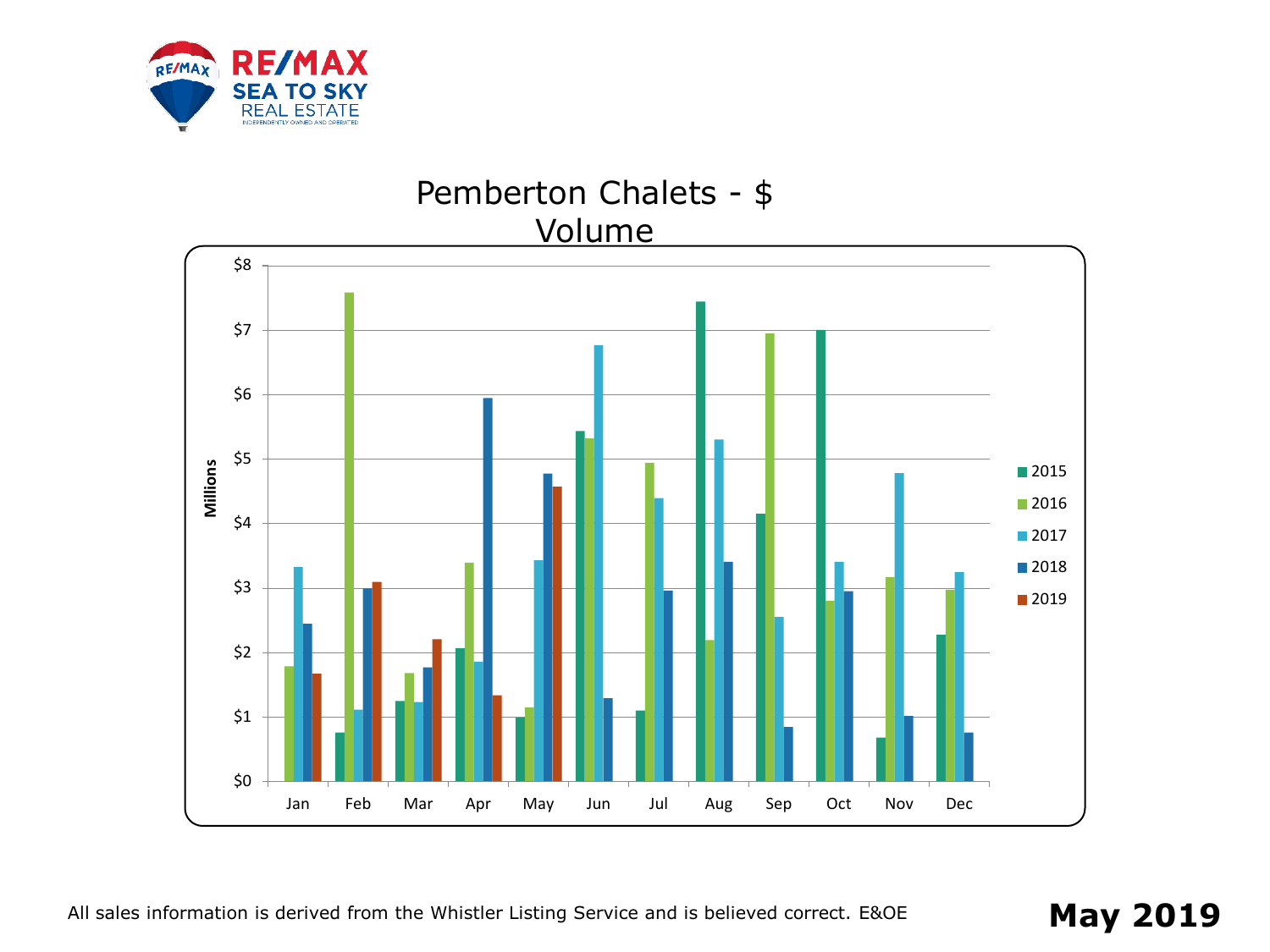

## Pemberton Chalets - **Transactions**

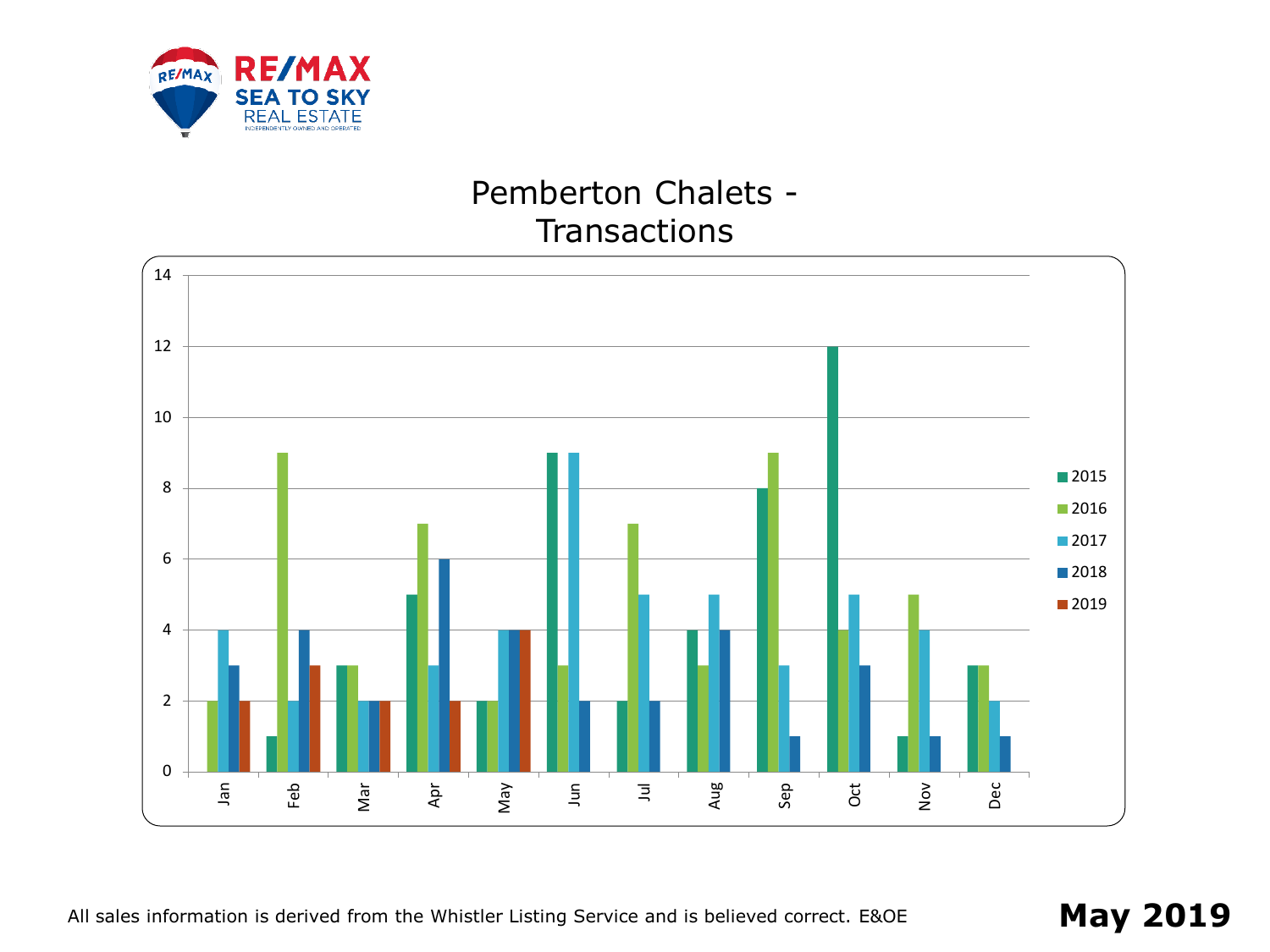

# Pemberton Condos - \$ Volume



**Millions**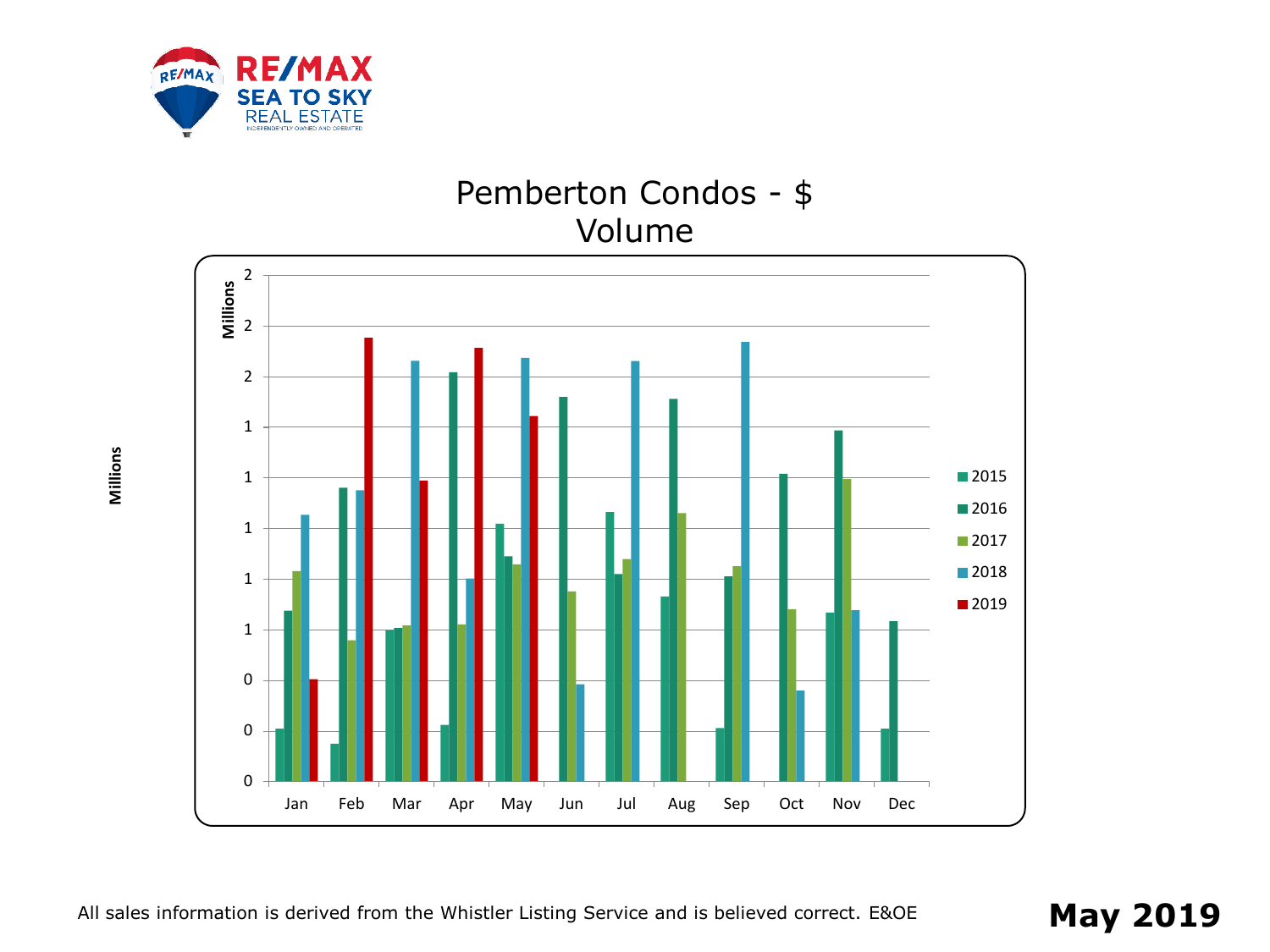

# Pemberton Condos - Transactions

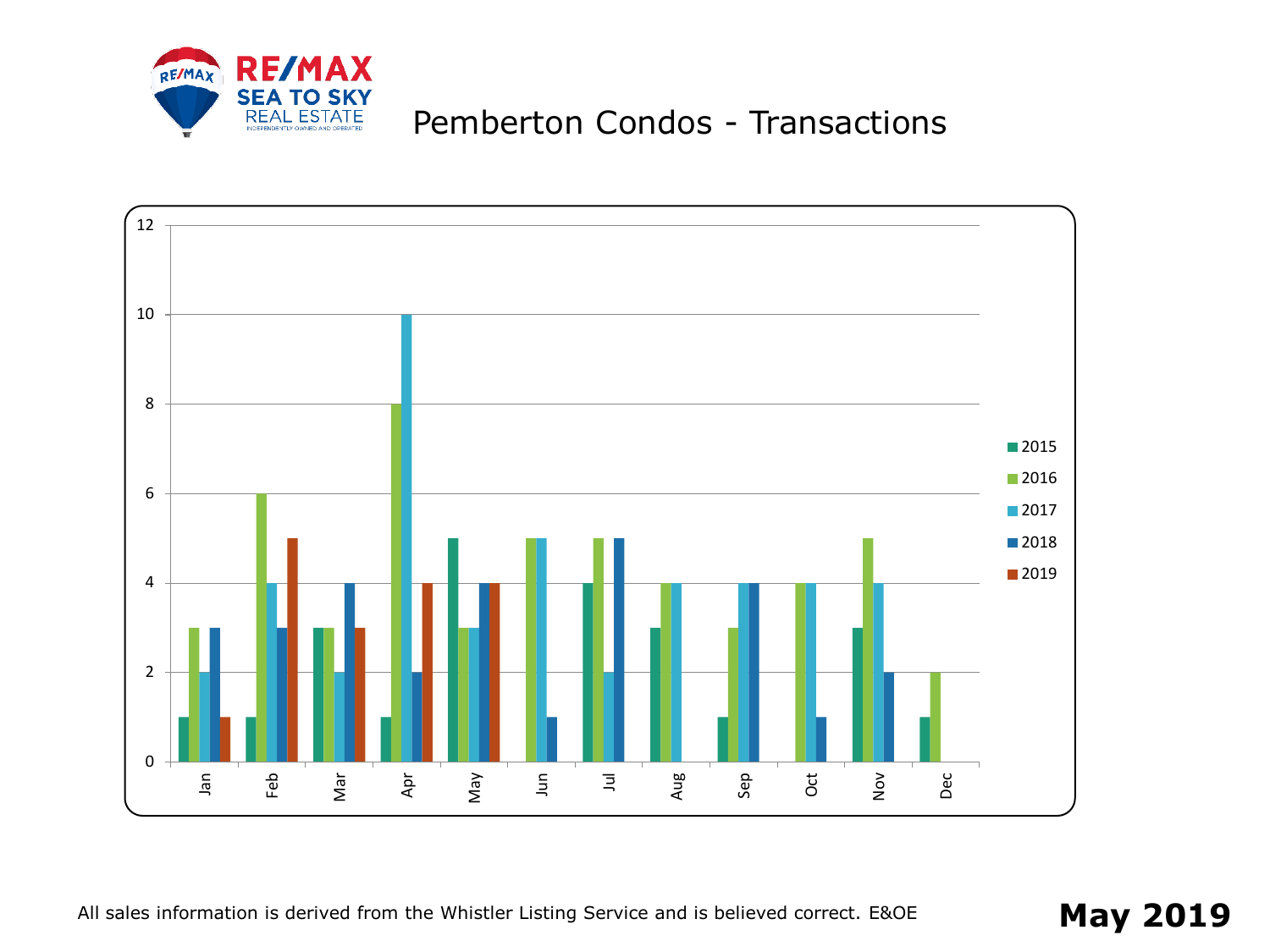

## Pemberton Mobile Homes - \$ Volume



**Millions**

All sales information is derived from the Whistler Listing Service and is believed correct. E&OE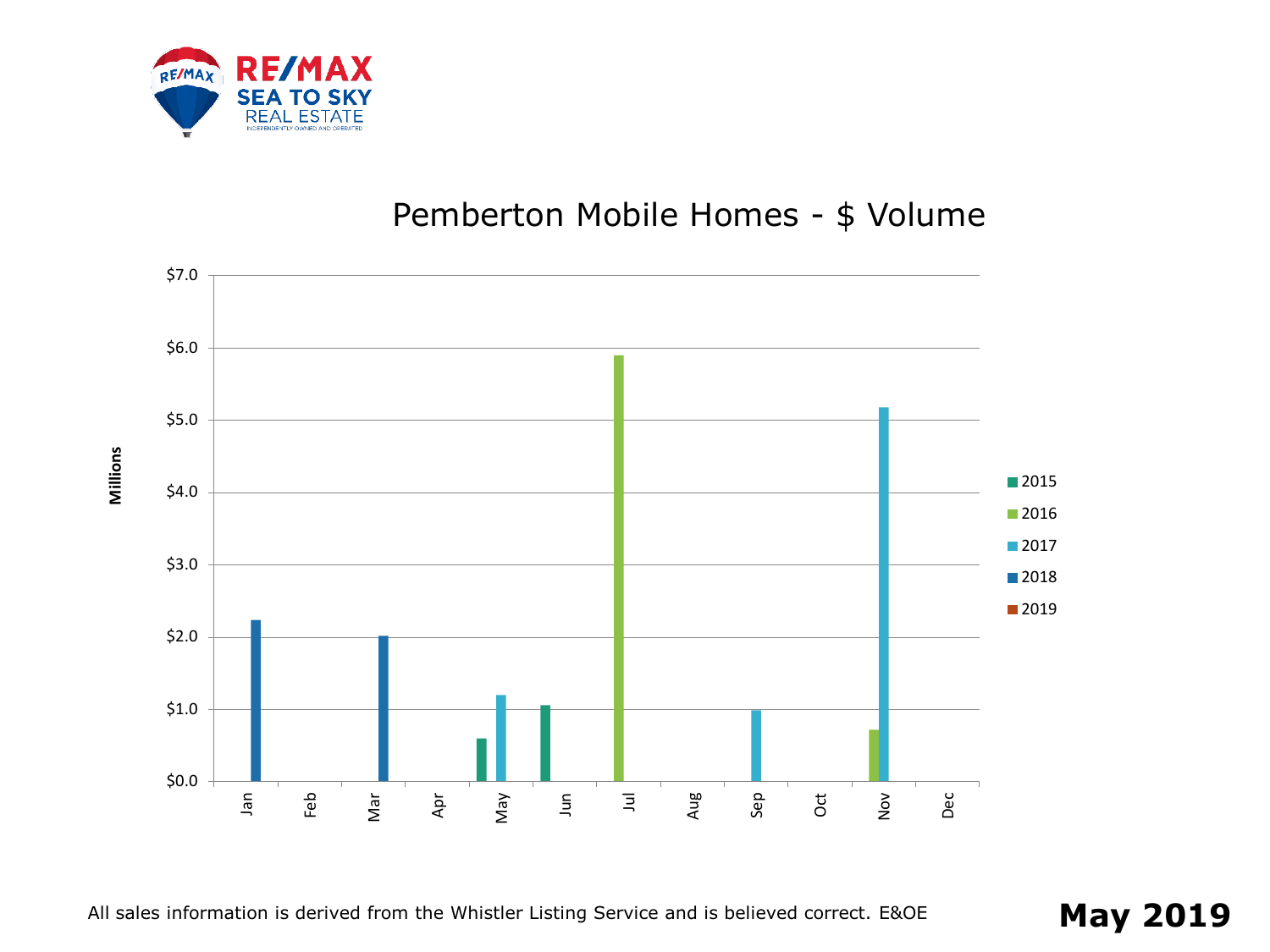

#### Pemberton Mobile Homes - Transactions

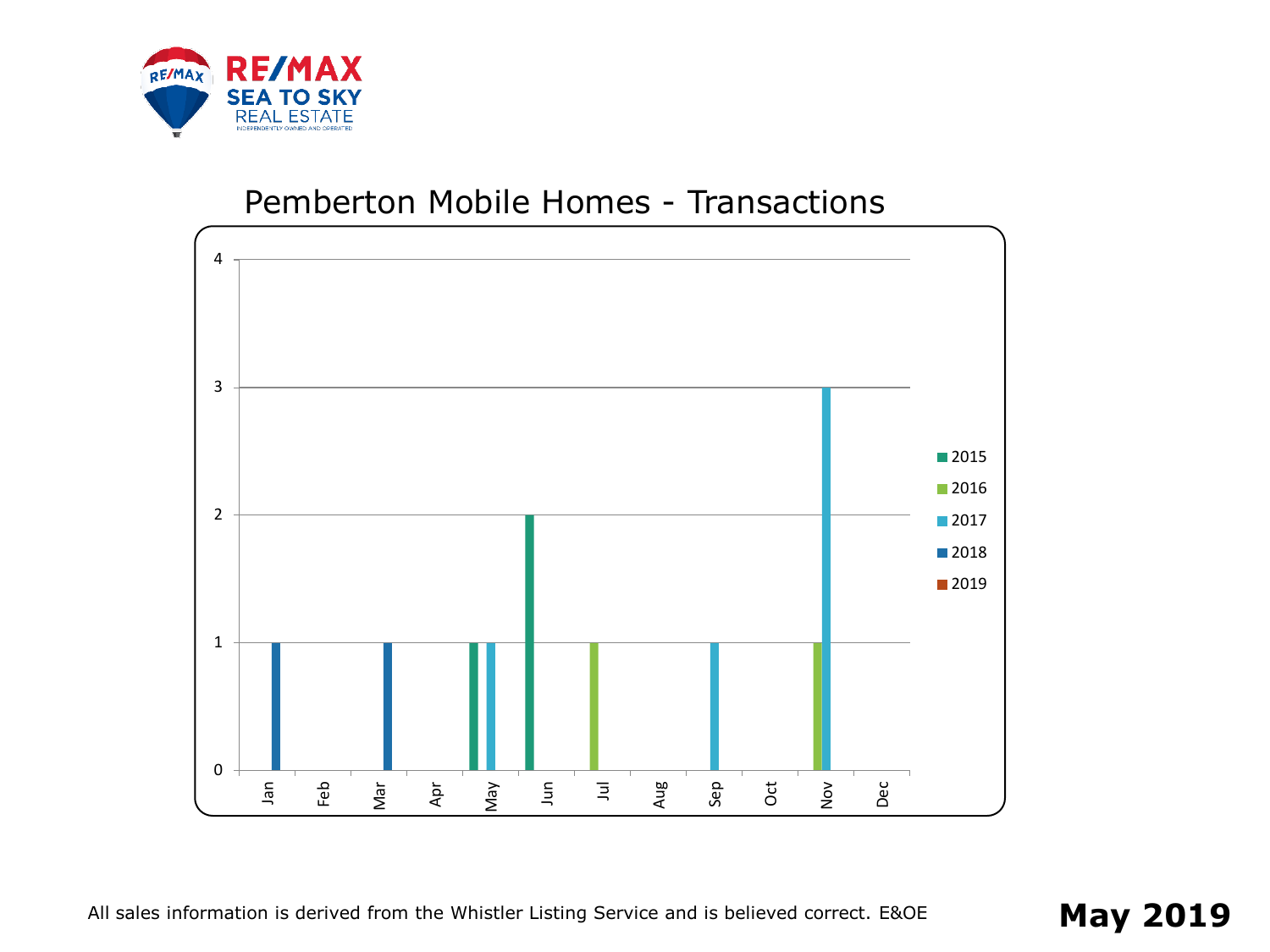

# Pemberton Townhomes - \$ Volume

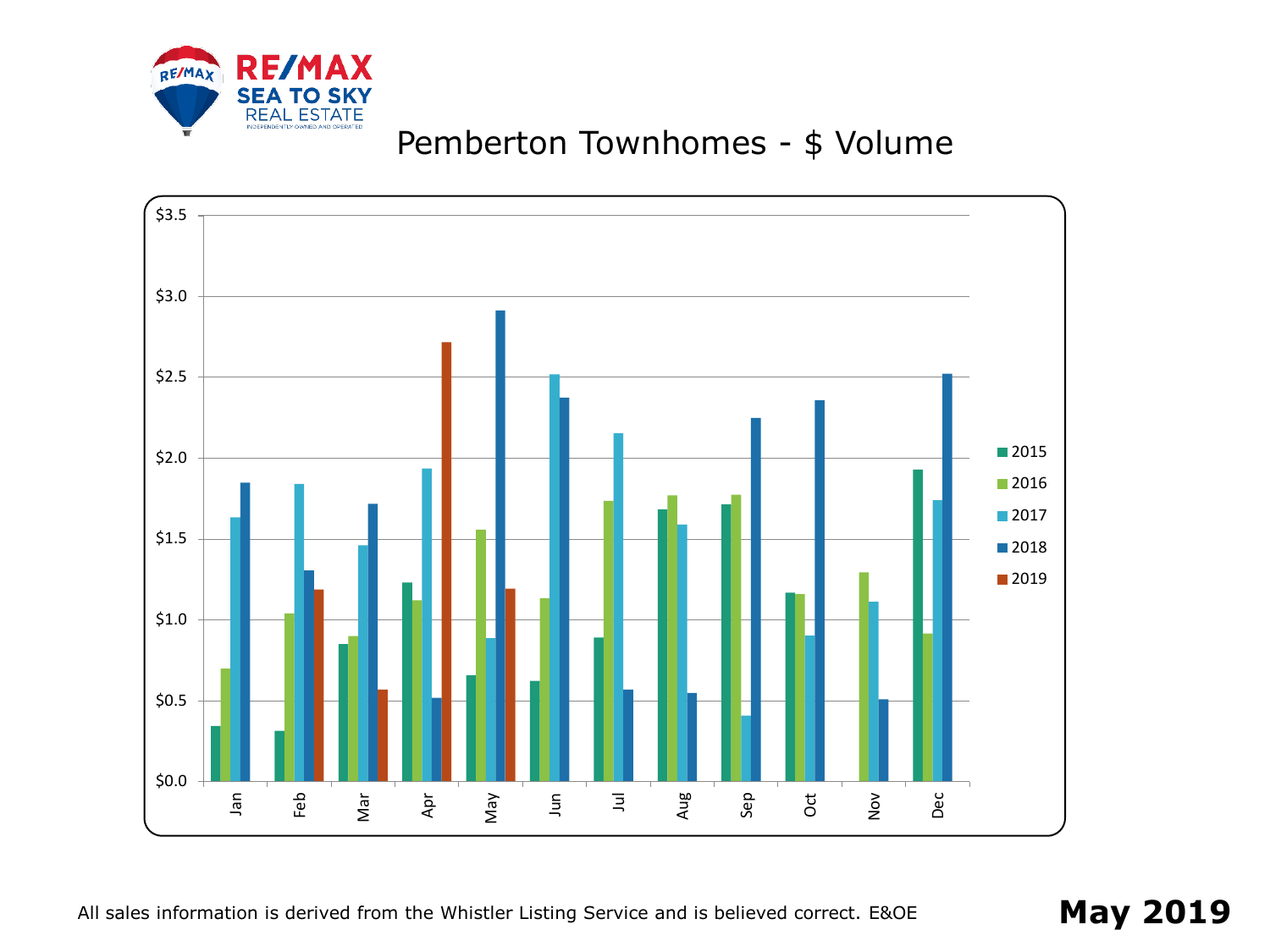

### Pemberton Townhomes - Transactions



All sales information is derived from the Whistler Listing Service and is believed correct. E&OE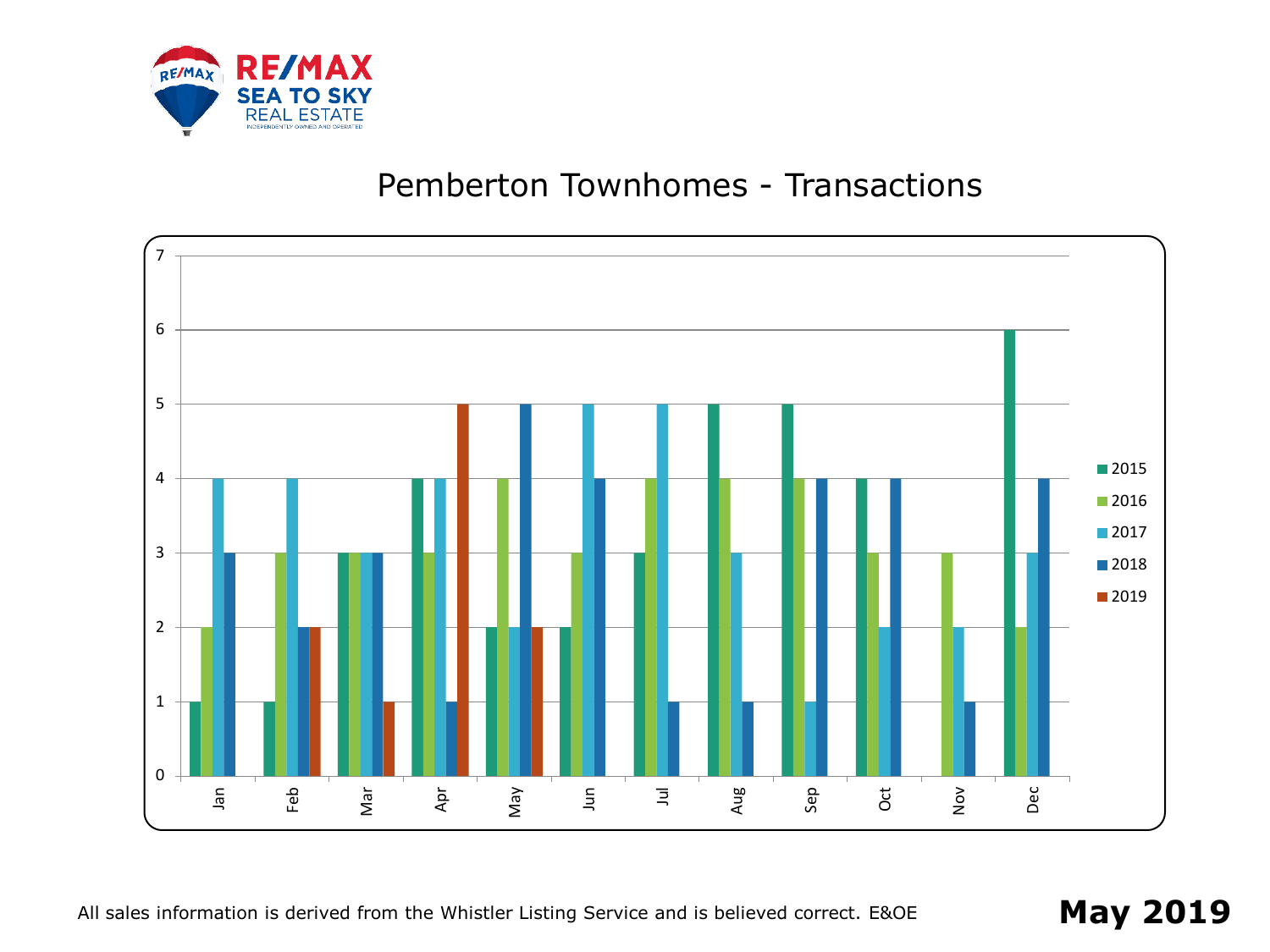

## Pemberton Vacant Land - \$ Volume



All sales information is derived from the Whistler Listing Service and is believed correct. E&OE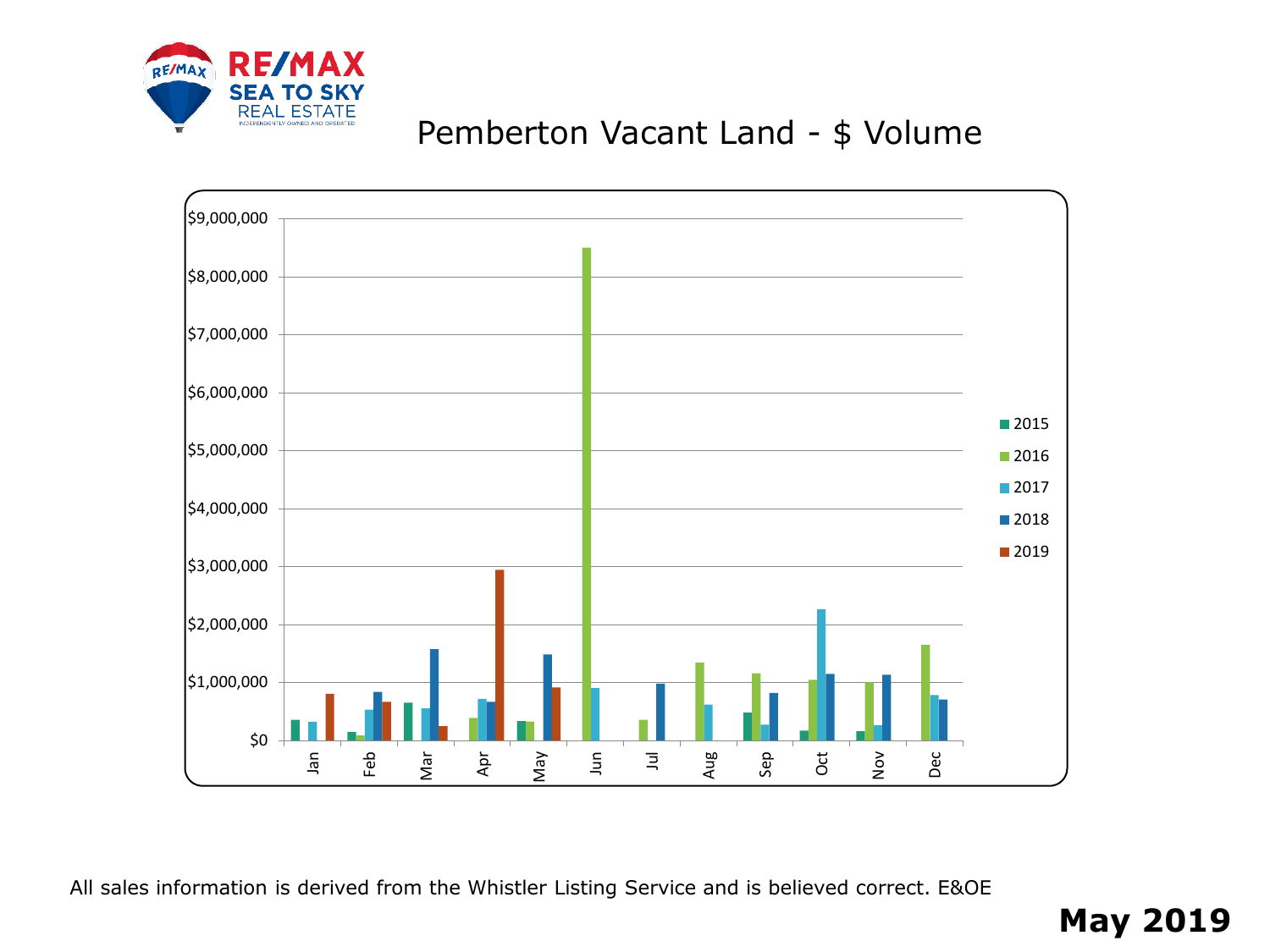

## Pemberton Vacant Land - Transactions



All sales information is derived from the Whistler Listing Service and is believed correct. E&OE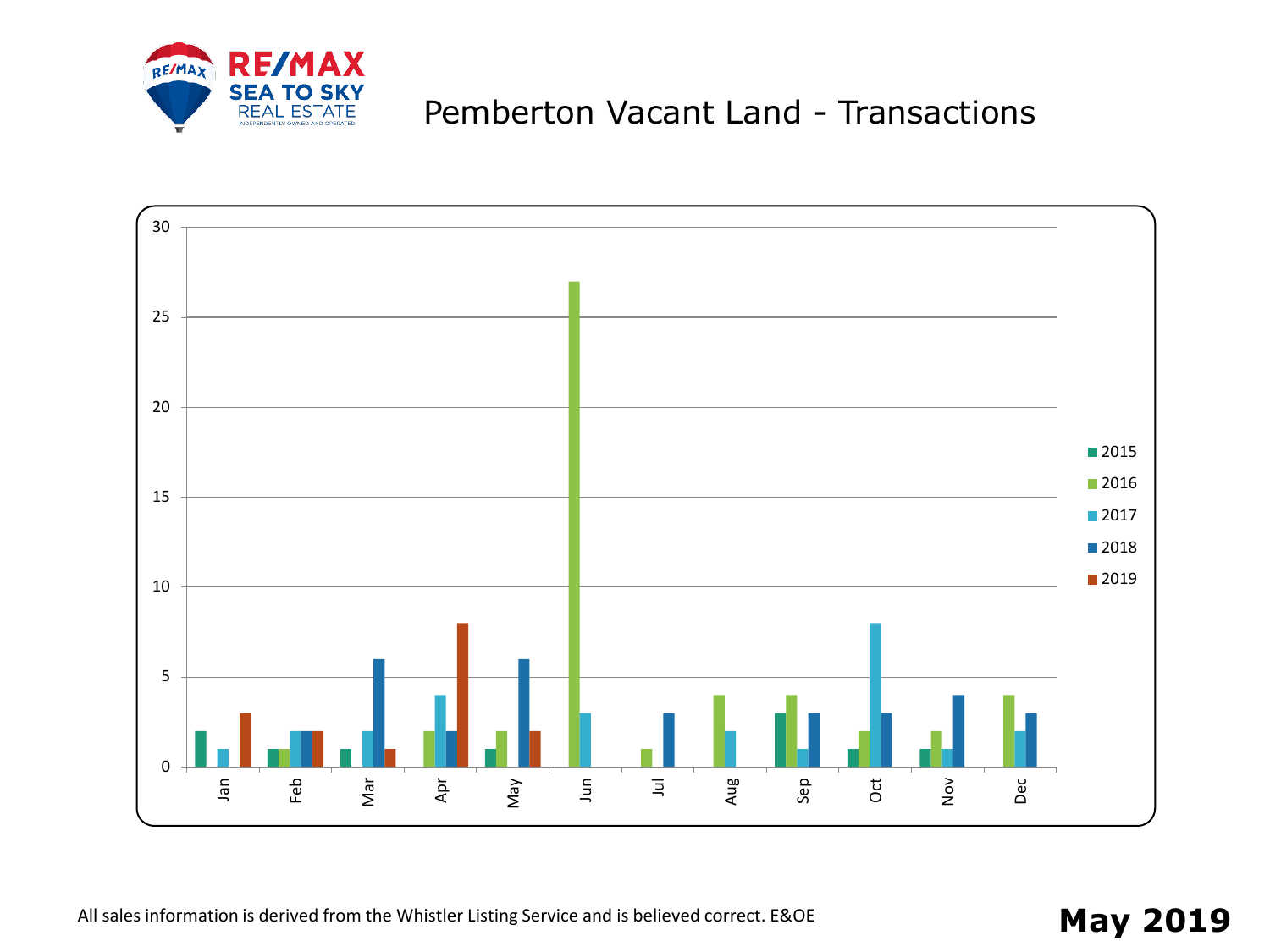

## Pemberton Totals - \$ Volume

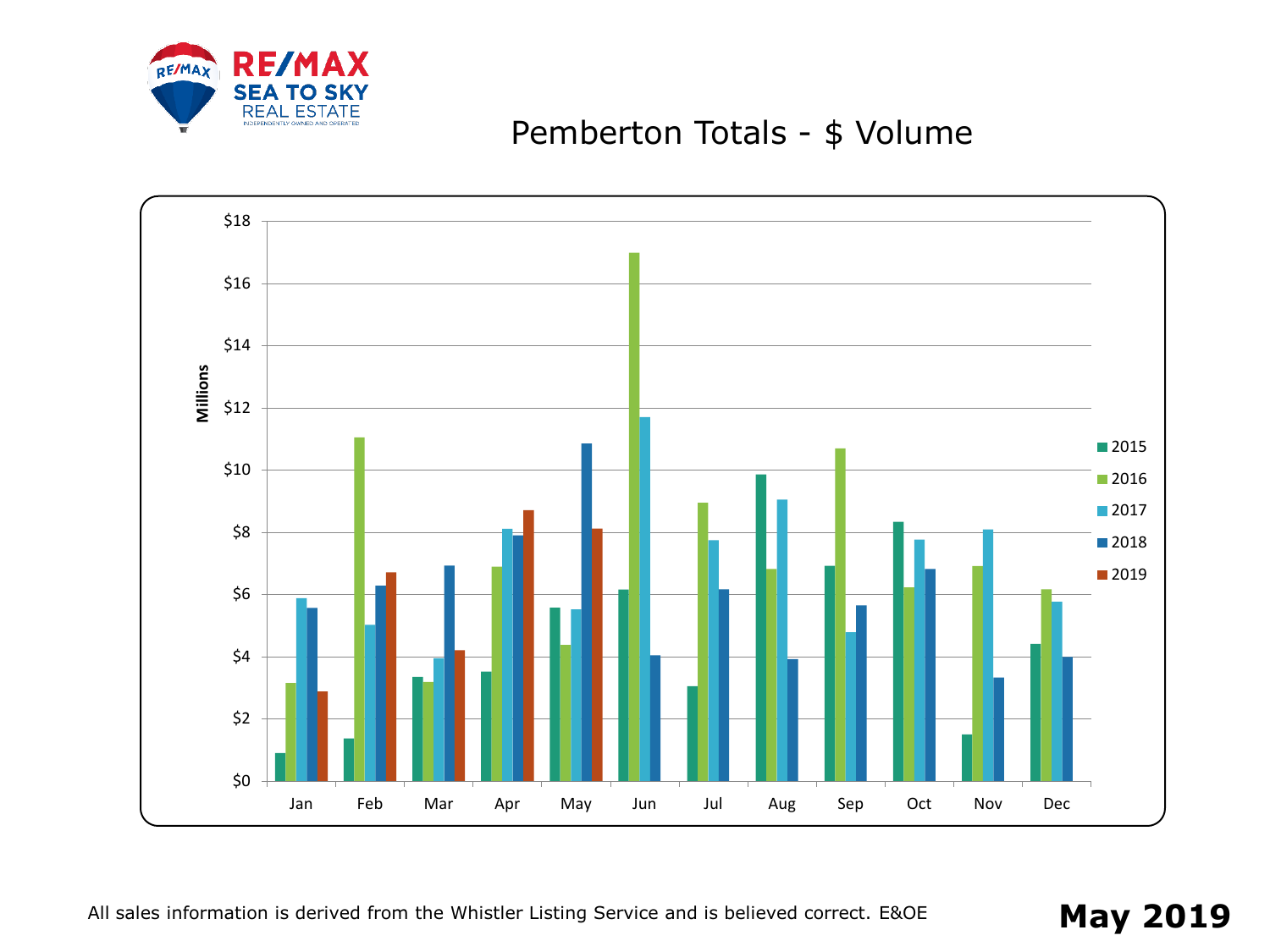

## Pemberton Totals - **Transactions**

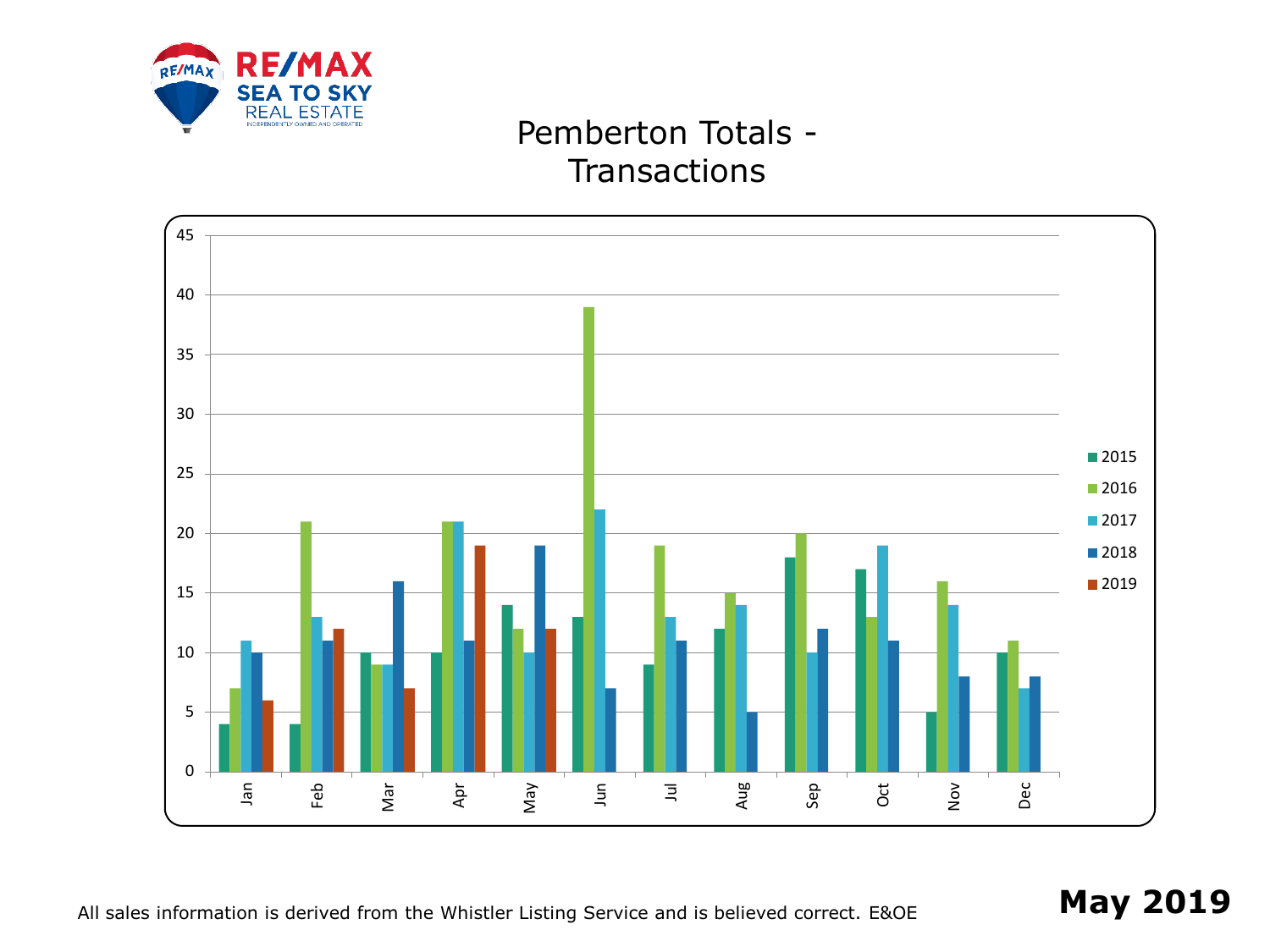

#### \$ Average - Quarterly



Please note this chart does not indicate property value trends, only the average price of properties that actually sold for that quarter.

All sales information is derived from the Whistler Listing Service and is believed correct. E&OE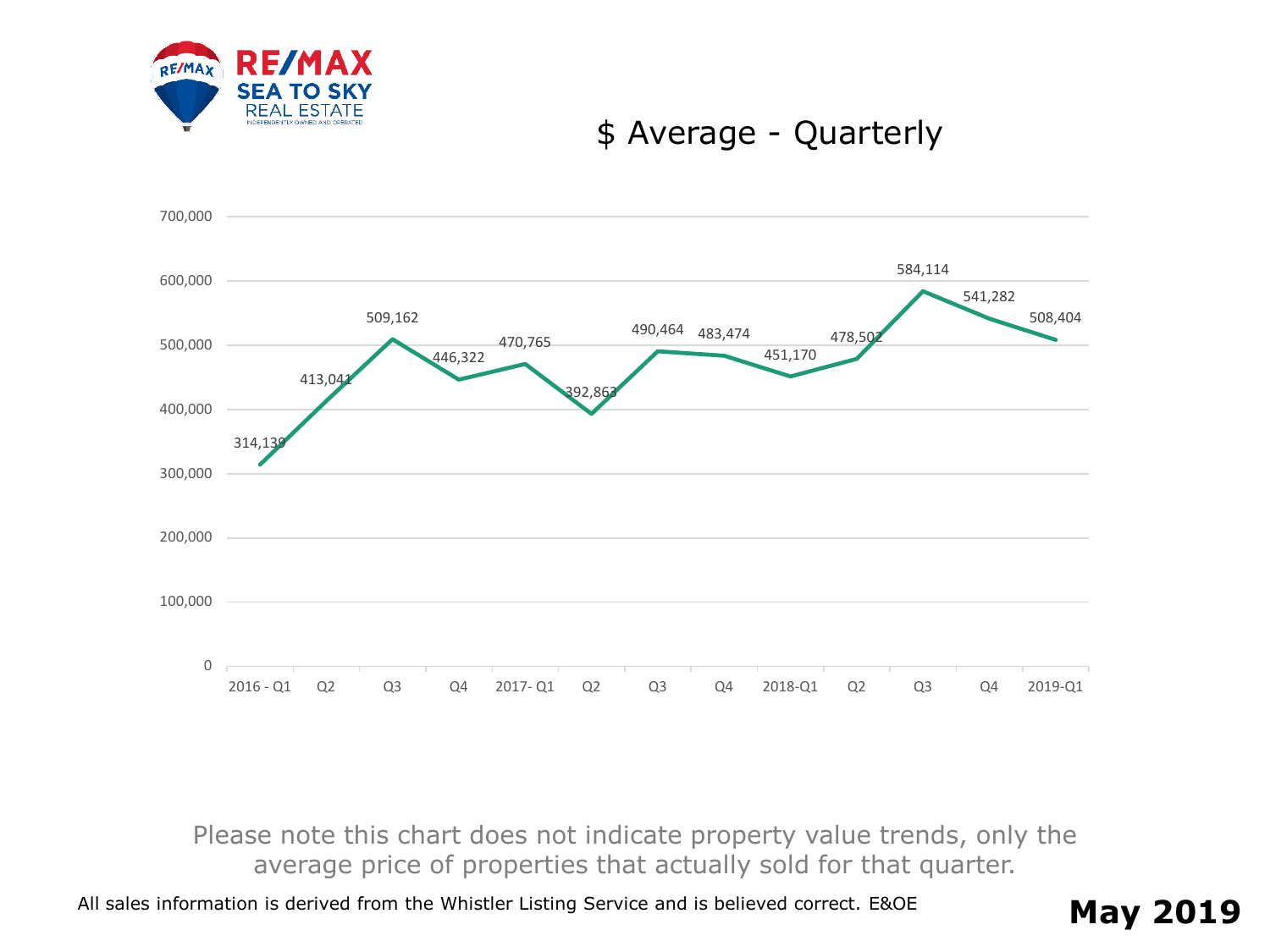